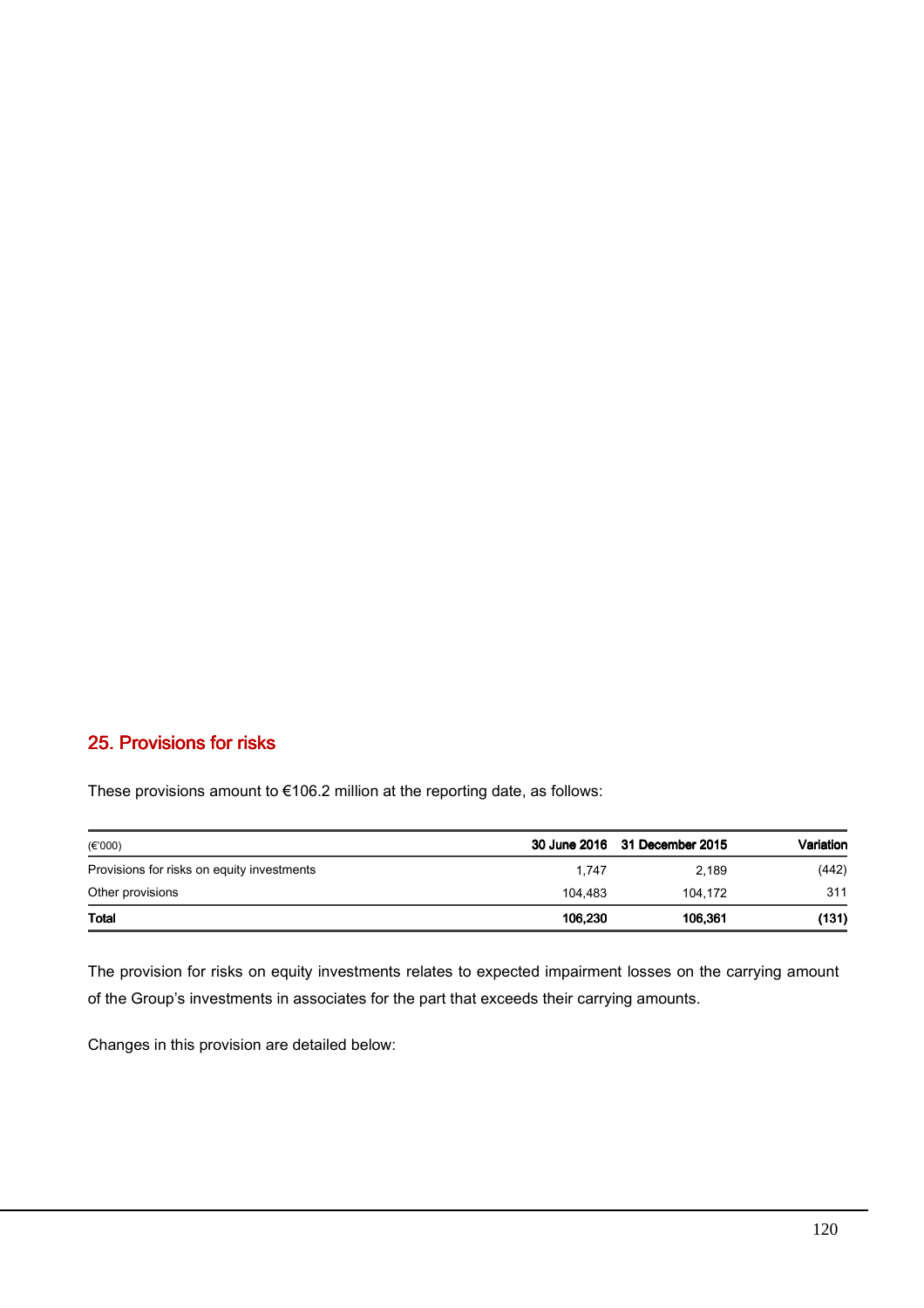| $(\epsilon$ '000)                                         | 1st half 2016 |
|-----------------------------------------------------------|---------------|
| Acquisitions/disinvestments                               | (222)         |
| Share of loss of equity-accounted investees               | (218)         |
| Other changes including change in the translation reserve | (2)           |
| Total                                                     | (442)         |

## Other provisions comprise:

|                                                    |         |                               | Variation                |  |
|----------------------------------------------------|---------|-------------------------------|--------------------------|--|
| $(\epsilon$ '000)                                  |         | 30 June 2016 31 December 2015 |                          |  |
| USW Campania projects                              | 32,760  | 32,760                        |                          |  |
| Provisions set up by Imprepar and its subsidiaries | 35,507  | 36,452                        | (945)                    |  |
| Ongoing litigation                                 | 9,790   | 9,877                         | (87)                     |  |
| Building segment litigation                        | 795     | 795                           | $\overline{\phantom{0}}$ |  |
| Tax and social security litigation                 | 3,353   | 3,304                         | 49                       |  |
| Other                                              | 22,278  | 20.984                        | 1,294                    |  |
| <b>Total</b>                                       | 104.483 | 104.172                       | 311                      |  |

The provision for the USW Campania projects mainly consists of the estimated potential costs for the environmental clean-up. The section on the "Main risk factors and uncertainties" in the Directors' report includes a description of the litigation and risks related to the USW Campania projects.

The provisions set up by Imprepar and its subsidiaries include accruals made for probable future charges related to the closing of contracts and potential developments in ongoing litigation.

The provision for ongoing litigation refers to disputes involving Salini Impregilo and certain of its subsidiaries.

"Other" mainly comprises amounts accrued in 2015 for certain foreign contracts completed in previous years for which disputes are ongoing with the customers. Relationships with these customers are difficult and, therefore, the Group is unable to estimate exactly when the related receivables will be collected.

Changes in the item in the period are summarised below:

| (E'000)      | 31 December<br>2015 | <b>Accruals</b> | <b>Utilisations</b> | <b>Change in Reclassifications</b><br>consolidation<br>scope | rate gains<br>(losses) | Exchange 30 June 2016 |
|--------------|---------------------|-----------------|---------------------|--------------------------------------------------------------|------------------------|-----------------------|
| <b>Total</b> | 104,172             | 1,200           | (6,745)             | 6,362                                                        | (59)<br>(447)          | 104,483               |

Changes of the period comprise:

• accruals of €1.2 million, mainly related to the subsidiaries Imprepar (€0.7 million) and Impregilo-Terna SNFCC JV (€0.4 million);